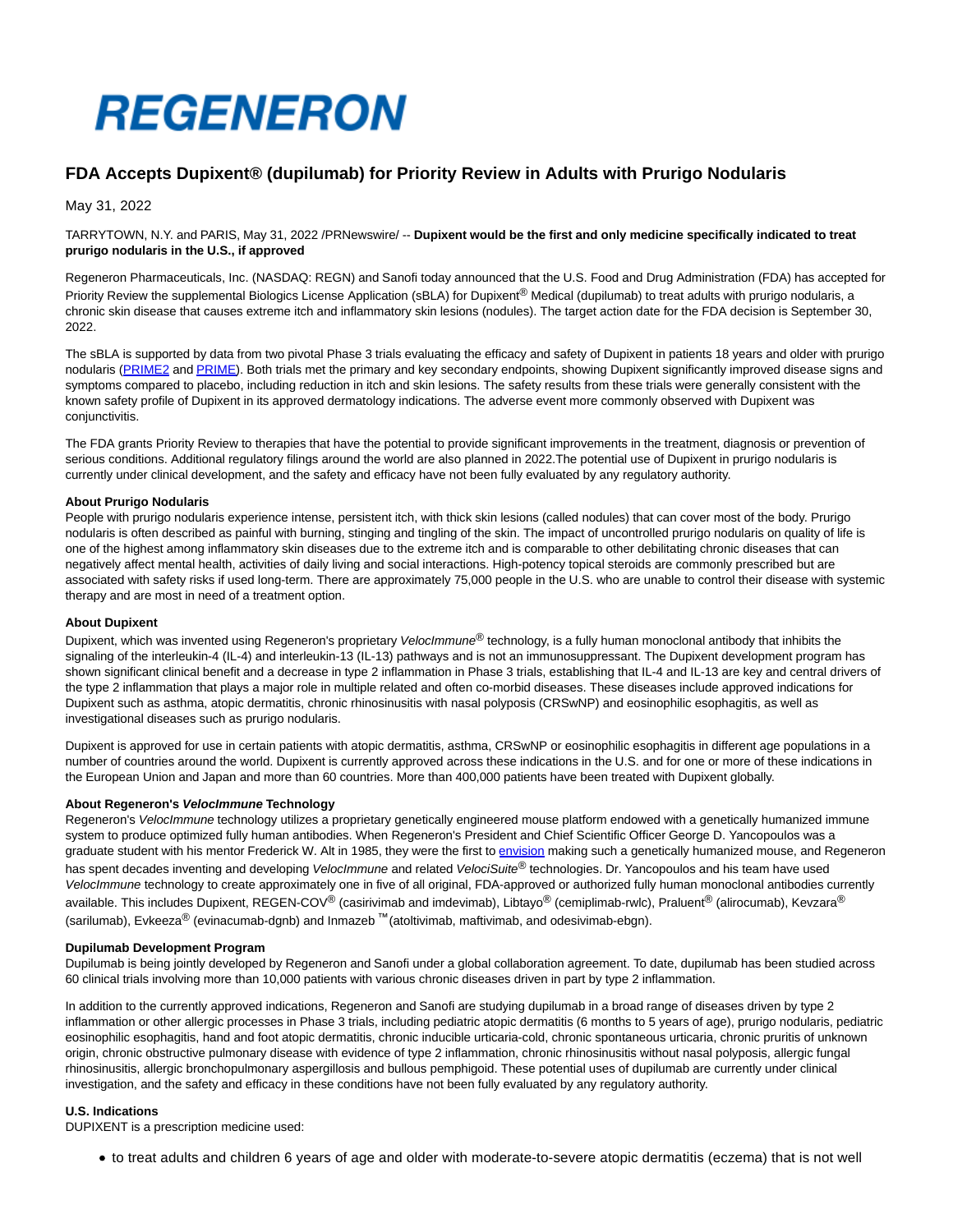controlled with prescription therapies used on the skin (topical), or who cannot use topical therapies. DUPIXENT can be used with or without topical corticosteroids. It is not known if DUPIXENT is safe and effective in children with atopic dermatitis under 6 years of age.

- with other asthma medicines for the maintenance treatment of moderate-to-severe eosinophilic or oral steroid dependent asthma in adults and children 6 years of age and older whose asthma is not controlled with their current asthma medicines. DUPIXENT helps prevent severe asthma attacks (exacerbations) and can improve your breathing. DUPIXENT may also help reduce the amount of oral corticosteroids you need while preventing severe asthma attacks and improving your breathing. DUPIXENT is not used to treat sudden breathing problems. It is not known if DUPIXENT is safe and effective in children with asthma under 6 years of age.
- with other medicines for the maintenance treatment of chronic rhinosinusitis with nasal polyposis (CRSwNP) in adults whose disease is not controlled. It is not known if DUPIXENT is safe and effective in children with chronic rhinosinusitis with nasal polyposis under 18 years of age.
- to treat adults and children 12 years of age and older, who weigh at least 88 pounds (40 kg), with eosinophilic esophagitis (EoE). It is not known if DUPIXENT is safe and effective in children with eosinophilic esophagitis under 12 years of age and who weigh at least 88 pounds (40 kg).

## **IMPORTANT SAFETY INFORMATION FOR U.S. PATIENTS**

**Do not use** if you are allergic to dupilumab or to any of the ingredients in DUPIXENT®.

## **Before using DUPIXENT, tell your healthcare provider about all your medical conditions, including if you:**

- have eye problems
- have a parasitic (helminth) infection
- are scheduled to receive any vaccinations. You should not receive a "live vaccine" right before and during treatment with DUPIXENT.
- are pregnant or plan to become pregnant. It is not known whether DUPIXENT will harm your unborn baby.
	- A pregnancy registry for women who take DUPIXENT during pregnancy collects information about the health of you and your baby. To enroll or get more information call 1-877-311-8972 or go to [https://mothertobaby.org/ongoing](https://mothertobaby.org/ongoing-study/dupixent/)study/dupixent/.
- are breastfeeding or plan to breastfeed. It is not known whether DUPIXENT passes into your breast milk.

Tell your healthcare provider about all the medicines you take, including prescription and over-the- counter medicines, vitamins and herbal supplements.

**Especially tell your healthcare provider if you** are taking oral, topical, or inhaled corticosteroid medicines; have asthma and use an asthma medicine; or have atopic dermatitis or CRSwNP, and also have asthma. **Do not** change or stop your corticosteroid medicine or other asthma medicine without talking to your healthcare provider. This may cause other symptoms that were controlled by the corticosteroid medicine or other asthma medicine to come back.

## **DUPIXENT can cause serious side effects, including:**

- **Allergic reactions.** DUPIXENT can cause allergic reactions that can sometimes be severe. Stop using DUPIXENT and tell your healthcare provider or get emergency help right away if you get any of the following signs or symptoms: breathing problems or wheezing, swelling of the face, lips, mouth, tongue or throat, fainting, dizziness, feeling lightheaded, fast pulse, fever, hives, joint pain, general ill feeling, itching, skin rash, swollen lymph nodes, nausea or vomiting, or cramps in your stomach-area.
- **Eye problems.** Tell your healthcare provider if you have any new or worsening eye problems, including eye pain or changes in vision, such as blurred vision. Your healthcare provider may send you to an ophthalmologist for an exam if needed.
- **Inflammation of your blood vessels.** Rarely, this can happen in people with asthma who receive DUPIXENT. This may happen in people who also take a steroid medicine by mouth that is being stopped or the dose is being lowered. It is not known whether this is caused by DUPIXENT. Tell your healthcare provider right away if you have: rash, chest pain, worsening shortness of breath, a feeling of pins and needles or numbness of your arms or legs, or persistent fever.
- **Joint aches and pain.** Some people who use DUPIXENT have had trouble walking or moving due to their joint symptoms, and in some cases needed to be hospitalized. Tell your healthcare provider about any new or worsening joint symptoms. Your healthcare provider may stop DUPIXENT if you develop joint symptoms.

## **The most common side effects include:**

- **Atopic dermatitis:** injection site reactions, eye and eyelid inflammation, including redness, swelling, and itching, sometimes with blurred vision, and cold sores in your mouth or on your lips.
- **Asthma:** injection site reactions, pain in the throat (oropharyngeal pain), high count of a certain white blood cell (eosinophilia), and parasitic (helminth) infections.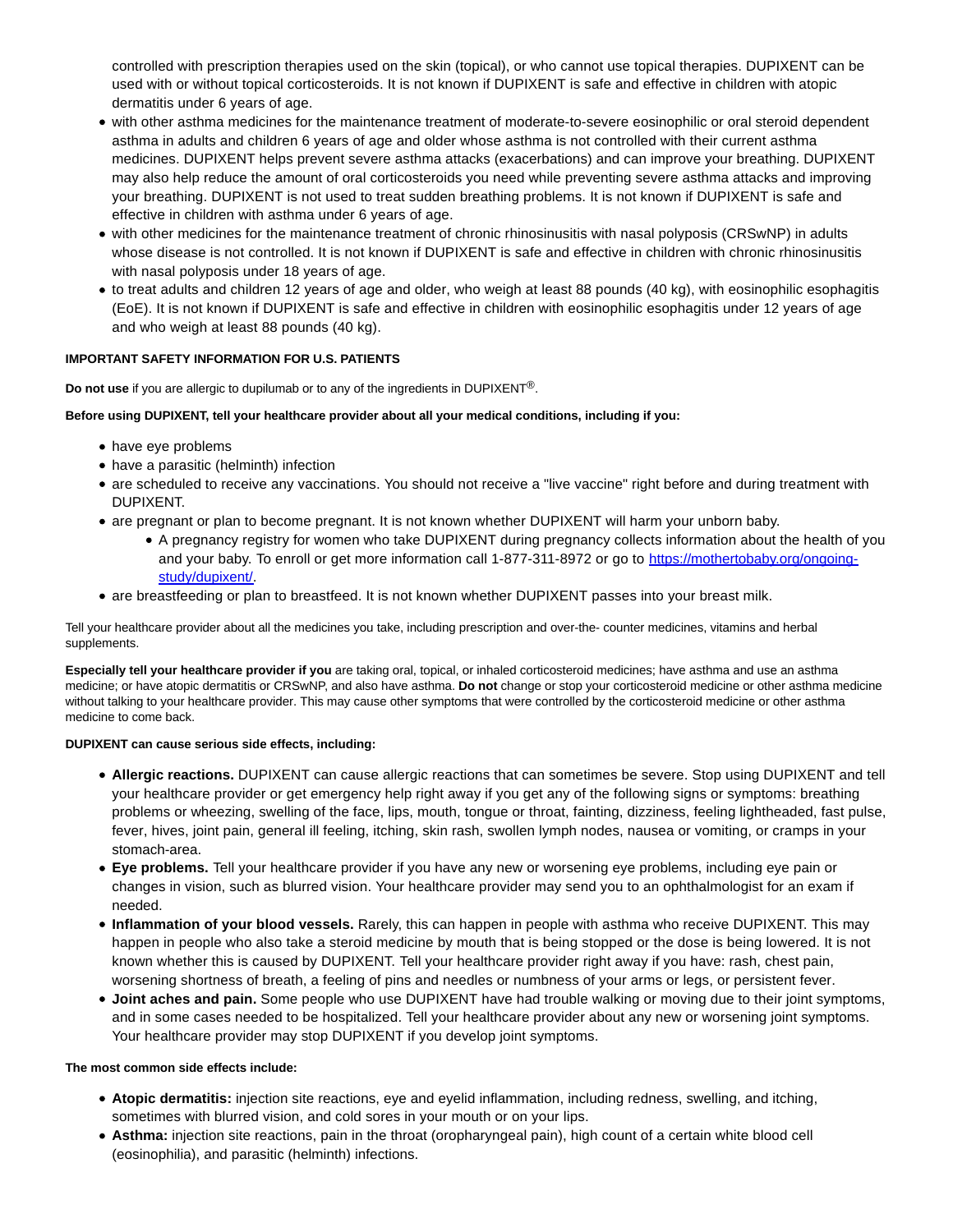- **Chronic rhinosinusitis with nasal polyposis:** injection site reactions, eye and eyelid inflammation, including redness, swelling, and itching, sometimes with blurred vision, high count of a certain white blood cell (eosinophilia), trouble sleeping (insomnia), toothache, gastritis, and joint pain (arthralgia).
- **Eosinophilic esophagitis:** injection site reactions, upper respiratory tract infections, cold sores in your mouth or on your lips, and joint pain (arthralgia).

Tell your healthcare provider if you have any side effect that bothers you or that does not go away.

These are not all the possible side effects of DUPIXENT. Call your doctor for medical advice about side effects. You are encouraged to report negative side effects of prescription drugs to the FDA. Visi[t www.fda.gov/medwatch,](http://www.fda.gov/medwatch) or call 1-800-FDA-1088.

Use DUPIXENT exactly as prescribed by your healthcare provider. It's an injection given under the skin (subcutaneous injection). Your healthcare provider will decide if you or your caregiver can inject DUPIXENT. **Do not** try to prepare and inject DUPIXENT until you or your caregiver have been trained by your healthcare provider. In children 12 years of age and older, it's recommended DUPIXENT be administered by or under supervision of an adult. In children under 12 years of age, DUPIXENT should be given by a caregiver.

### **Please see accompanying full [Prescribing Information](https://c212.net/c/link/?t=0&l=en&o=3551030-1&h=1546656755&u=https%3A%2F%2Fwww.regeneron.com%2Fsites%2Fdefault%2Ffiles%2FDupixent_FPI.pdf&a=Prescribing%C2%A0Information) including Patient Information.**

**About Regeneron** Regeneron (NASDAQ: REGN) is a leading biotechnology company that invents life-transforming medicines for people with serious diseases. Founded and led for nearly 35 years by physician-scientists, our unique ability to repeatedly and consistently translate science into medicine has led to nine FDA-approved treatments and numerous product candidates in development, almost all of which were homegrown in our laboratories. Our medicines and pipeline are designed to help patients with eye diseases, allergic and inflammatory diseases, cancer, cardiovascular and metabolic diseases, pain, hematologic conditions, infectious diseases and rare diseases.

Regeneron is accelerating and improving the traditional drug development process through our proprietary VelociSuite technologies, such as Veloclmmune, which uses unique genetically humanized mice to produce optimized fully human antibodies and bispecific antibodies, and through ambitious research initiatives such as the Regeneron Genetics Center, which is conducting one of the largest genetics sequencing efforts in the world.

For additional information about the company, please visi[t www.regeneron.com o](https://c212.net/c/link/?t=0&l=en&o=3551030-1&h=3379645115&u=http%3A%2F%2Fwww.regeneron.com%2F&a=www.regeneron.com)r follow @Regeneron on Twitter.

#### **About Sanofi**

We are an innovative global healthcare company, driven by one purpose: we chase the miracles of science to improve people's lives. Our team, across some 100 countries, is dedicated to transforming the practice of medicine by working to turn the impossible into the possible. We provide potentially life-changing treatment options and life-saving vaccine protection to millions of people globally, while putting sustainability and social responsibility at the center of our ambitions.

Sanofi is listed on EURONEXT: SAN and NASDAQ: SNY

#### **Regeneron Forward-Looking Statements and Use of Digital Media**

This press release includes forward-looking statements that involve risks and uncertainties relating to future events and the future performance of Regeneron Pharmaceuticals, Inc. ("Regeneron" or the "Company"), and actual events or results may differ materially from these forward-looking statements. Words such as "anticipate," "expect," "intend," "plan," "believe," "seek," "estimate," variations of such words, and similar expressions are intended to identify such forward-looking statements, although not all forward-looking statements contain these identifying words. These statements concern, and these risks and uncertainties include, among others, the impact of SARS-CoV-2 (the virus that has caused the COVID-19 pandemic) on Regeneron's business and its employees, collaborators, and suppliers and other third parties on which Regeneron relies, Regeneron's and its collaborators' ability to continue to conduct research and clinical programs, Regeneron's ability to manage its supply chain, net product sales of products marketed or otherwise commercialized by Regeneron and/or its collaborators or licensees (collectively, "Regeneron's Products"), and the global economy; the nature, timing, and possible success and therapeutic applications of Regeneron's Products and product candidates being developed by Regeneron and/or its collaborators or licensees (collectively, "Regeneron's Product Candidates") and research and clinical programs now underway or planned, including without limitation Dupixent® (dupilumab) for the treatment of prurigo nodularis; the likelihood, timing, and scope of possible regulatory approval and commercial launch of Regeneron's Product Candidates and new indications for Regeneron's Products, such as Dupixent for the treatment of prurigo nodularis (including potential approval by the U.S. Food and Drug Administration based on the supplemental Biologics License Application discussed in this press release), pediatric atopic dermatitis, hand and foot atopic dermatitis, chronic obstructive pulmonary disease with evidence of type 2 inflammation, pediatric eosinophilic esophagitis, bullous pemphigoid, chronic spontaneous urticaria, chronic pruritis of unknown origin, chronic inducible urticaria-cold, chronic rhinosinusitis without nasal polyposis, allergic fungal rhinosinusitis, allergic bronchopulmonary aspergillosis, and other potential indications; uncertainty of the utilization, market acceptance, and commercial success of Regeneron's Products (such as Dupixent) and Regeneron's Product Candidates and the impact of studies (whether conducted by Regeneron or others and whether mandated or voluntary), including the studies discussed or referenced in this press release, on any of the foregoing or any potential regulatory approval of Regeneron's Products (such as Dupixent) and Regeneron's Product Candidates; the ability of Regeneron's collaborators, licensees, suppliers, or other third parties (as applicable) to perform manufacturing, filling, finishing, packaging, labeling, distribution, and other steps related to Regeneron's Products and Regeneron's Product Candidates; the ability of Regeneron to manage supply chains for multiple products and product candidates; safety issues resulting from the administration of Regeneron's Products (such as Dupixent) and Regeneron's Product Candidates in patients, including serious complications or side effects in connection with the use of Regeneron's Products and Regeneron's Product Candidates in clinical trials; determinations by regulatory and administrative governmental authorities which may delay or restrict Regeneron's ability to continue to develop or commercialize Regeneron's Products and Regeneron's Product Candidates, including without limitation Dupixent; ongoing regulatory obligations and oversight impacting Regeneron's Products, research and clinical programs, and business, including those relating to patient privacy; the availability and extent of reimbursement of Regeneron's Products from third-party payers, including private payer healthcare and insurance programs, health maintenance organizations, pharmacy benefit management companies, and government programs such as Medicare and Medicaid; coverage and reimbursement determinations by such payers and new policies and procedures adopted by such payers; competing drugs and product candidates that may be superior to, or more cost effective than, Regeneron's Products and Regeneron's Product Candidates; the extent to which the results from the research and development programs conducted by Regeneron and/or its collaborators or licensees may be replicated in other studies and/or lead to advancement of product candidates to clinical trials, therapeutic applications, or regulatory approval; unanticipated expenses; the costs of developing, producing, and selling products; the ability of Regeneron to meet any of its financial projections or guidance and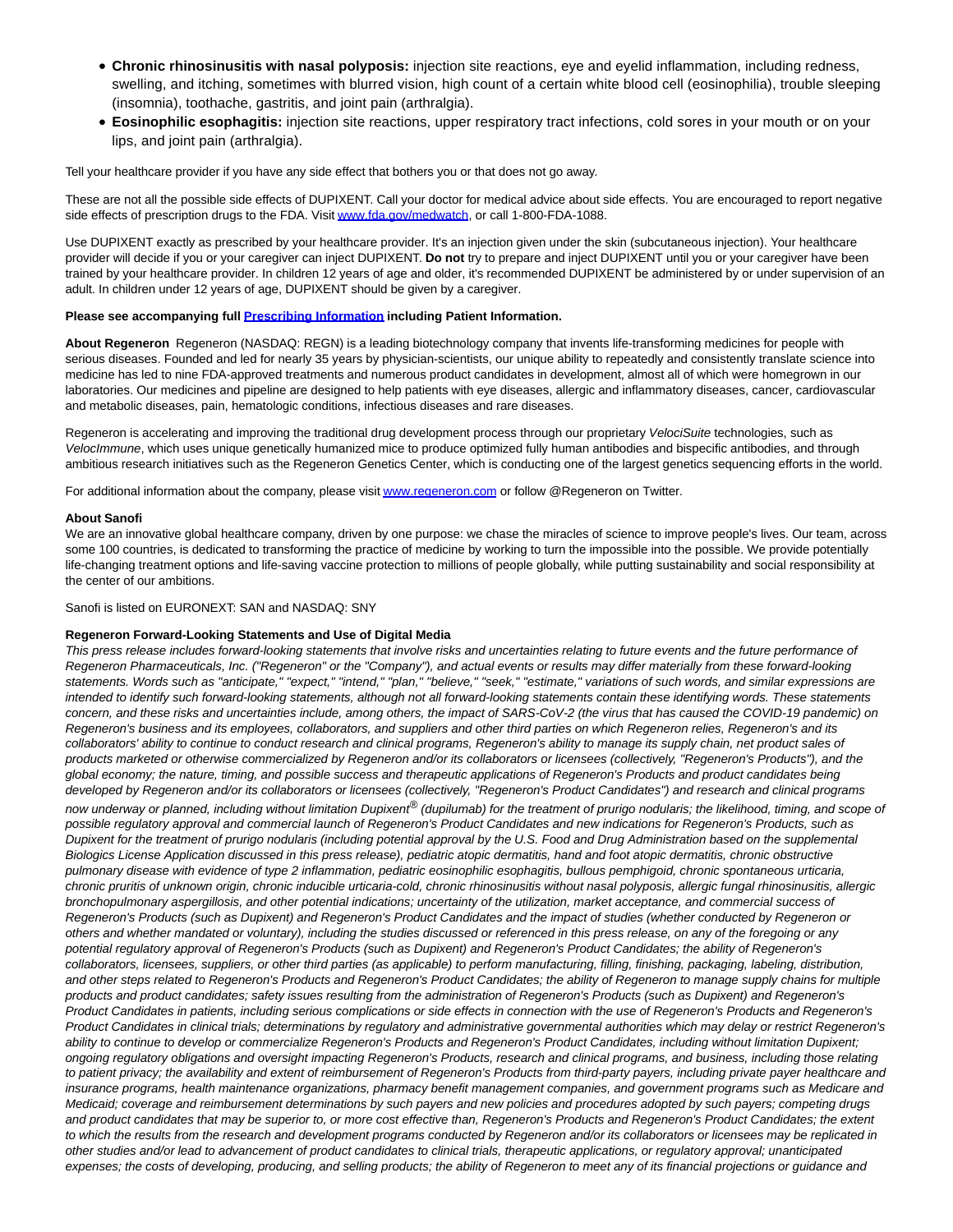changes to the assumptions underlying those projections or guidance; the potential for any license, collaboration, or supply agreement, including Regeneron's agreements with Sanofi, Bayer, and Teva Pharmaceutical Industries Ltd. (or their respective affiliated companies, as applicable) to be cancelled or terminated; and risks associated with intellectual property of other parties and pending or future litigation relating thereto (including without limitation the patent litigation and other related proceedings relating to EYLEA<sup>®</sup> (aflibercept) Injection, Dupixent, Praluent<sup>®</sup> (alirocumab), and  $R$ EGEN-COV<sup>®</sup> (casirivimab and imdevimab)), other litigation and other proceedings and government investigations relating to the Company and/or its operations, the ultimate outcome of any such proceedings and investigations, and the impact any of the foregoing may have on Regeneron's business, prospects, operating results, and financial condition. A more complete description of these and other material risks can be found in Regeneron's filings with the U.S. Securities and Exchange Commission, including its Form 10-K for the year ended December 31, 2021 and its Form 10-Q for the quarterly period ended March 31, 2022. Any forward-looking statements are made based on management's current beliefs and judgment, and the reader is cautioned not to rely on any forward-looking statements made by Regeneron. Regeneron does not undertake any obligation to update (publicly or otherwise) any forward-looking statement, including without limitation any financial projection or guidance, whether as a result of new information, future events, or otherwise.

Regeneron uses its media and investor relations website and social media outlets to publish important information about the Company, including information that may be deemed material to investors. Financial and other information about Regeneron is routinely posted and is accessible on Regeneron's media and investor relations website [\(http://newsroom.regeneron.com\)](http://newsroom.regeneron.com/) and its Twitter feed [\(http://twitter.com/regeneron\).](http://twitter.com/regeneron)

### **Sanofi Disclaimers or Forward-Looking Statements**

This press release contains forward-looking statements as defined in the Private Securities Litigation Reform Act of 1995, as amended. Forwardlooking statements are statements that are not historical facts. These statements include projections and estimates regarding the marketing and other potential of the product, or regarding potential future revenues from the product. Forward-looking statements are generally identified by the words "expects", "anticipates", "believes", "intends", "estimates", "plans" and similar expressions. Although Sanofi's management believes that the expectations reflected in such forward-looking statements are reasonable, investors are cautioned that forward-looking information and statements are subject to various risks and uncertainties, many of which are difficult to predict and generally beyond the control of Sanofi, that could cause actual results and developments to differ materially from those expressed in, or implied or projected by, the forward-looking information and statements. These risks and uncertainties include among other things, unexpected regulatory actions or delays, or government regulation generally, that could affect the availability or commercial potential of the product, the fact that product may not be commercially successful, the uncertainties inherent in research and development, including future clinical data and analysis of existing clinical data relating to the product, including post marketing, unexpected safety, quality or manufacturing issues, competition in general, risks associated with intellectual property and any related future litigation and the ultimate outcome of such litigation, and volatile economic and market conditions, and the impact that COVID-19 will have on us, our customers, suppliers, vendors, and other business partners, and the financial condition of any one of them, as well as on our employees and on the global economy as a whole. Any material effect of COVID-19 on any of the foregoing could also adversely impact us. This situation is changing rapidly and additional impacts may arise of which we are not currently aware and may exacerbate other previously identified risks. The risks and uncertainties also include the uncertainties discussed or identified in the public filings with the SEC and the AMF made by Sanofi, including those listed under "Risk Factors" and "Cautionary Statement Regarding Forward-Looking Statements" in Sanofi's annual report on Form 20-F for the year ended December 31, 2021. Other than as required by applicable law, Sanofi does not undertake any obligation to update or revise any forward-looking information or statements.

**Regeneron Contacts: Media Relations Hannah Kwagh** Tel: +1 914-847-6314 [Hannah.Kwagh@regeneron.com](mailto:Hannah.Kwagh@regeneron.com) [Vesna.Tosic@regeneron.com](mailto:Vesna.Tosic@regeneron.com) **Investor Relations Vesna Tosic**

**Sanofi Contacts: Media Relations Sally Bain** Tel: +1 617-834-6026 [Sally.Bain@sanofi.com](mailto:Sally.Bain@sanofi.com) Tel: +1 914-847-5443

**Investor Relations Eva Schaefer-Jansen** Tel: +33 7 86 80 56 39 [eva.schaefer-jansen@sanofi.com](mailto:eva.schaefer-jansen@sanofi.com)

**Arnaud Delepine** Tel: +33 (0)6 73 69 36 93 [arnaud.delepine@sanofi.com](mailto:arnaud.delepine@sanofi.com)

**Corentine Driancourt** Tel: +33 (0)6 40 56 92 [corentine.driancourt@sanofi.com](mailto:corentine.driancourt@sanofi.com)

**Felix Lauscher** Tel: +1 908-612-7239 [felix.lauscher@sanofi.com](mailto:felix.lauscher@sanofi.com)

**Priya Nanduri** [priya.nanduri@sanofi.com](mailto:priya.nanduri@sanofi.com)

**Nathalie Pham**

Tel: +33 (0)7 85 93 30 17 [nathalie.pham@sanofi.com](mailto:nathalie.pham@sanofi.com)